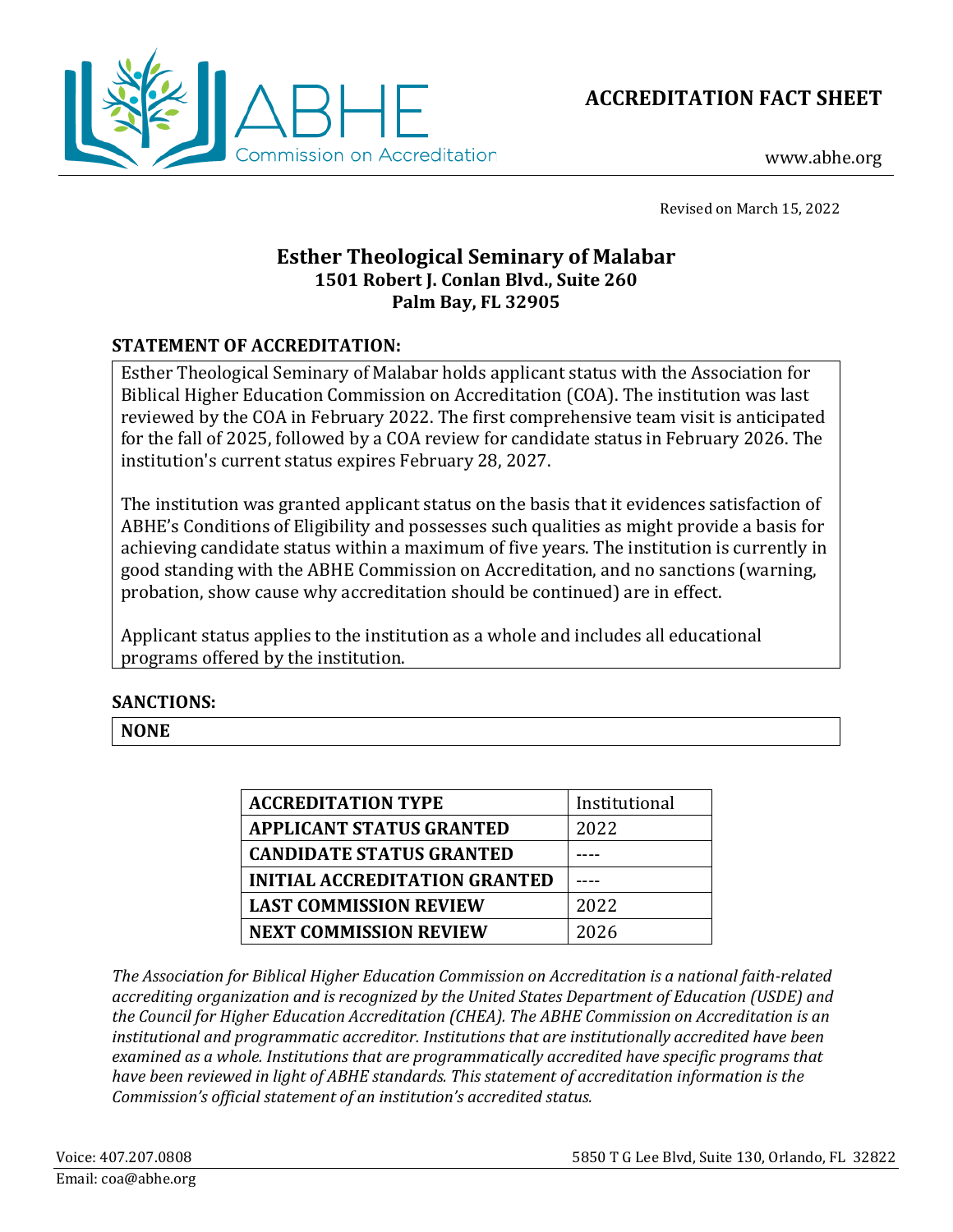#### **ACCREDITATION DECISIONS:**

| <b>DATE</b>                              | АI                       |
|------------------------------------------|--------------------------|
| $E_{\rm{eff}}$<br>2022<br>$r$ ebruar $r$ | Granted applicant status |

*Includes the following: applicant status, candidate status, initial accreditation, reaffirmation of accreditation, sanction, substantive change approval - last 5 years. Please see the "Policy on Communication of Accreditation Decisions" in the COA Manual.*

#### **APPROVED DELIVERY METHODS:**

| TYPE:                           | <b>APPROVAL:</b>                                       |
|---------------------------------|--------------------------------------------------------|
| Distance Education (online)     | The institution is authorized to offer up to 49% of an |
|                                 | academic program via distance education (online).      |
| <b>Correspondence Education</b> | The institution is authorized to offer up to 49% of an |
|                                 | academic program via correspondence education.         |
| Competency-Based Education      | The institution is authorized to offer up to 49% of an |
|                                 | academic program via competency-based education by     |
|                                 | the course/credit approach or direct assessment.       |

*Please see the "Policy on Alternative Academic Patterns" in the COA Manual.*

### **APPROVED OFF-CAMPUS LOCATIONS:**

|           | <b>IDDDPCC</b><br>ADDINEJJ |
|-----------|----------------------------|
| <b>NT</b> |                            |

*A branch campus is an additional location of an institution that is geographically apart and independent of the main campus of the institution and (1) is permanent in nature;(2) offers courses in educational programs leading to a degree, certificate, or other recognized educational credential;(3) has its own faculty and administrative or supervisory organization; and (4) has its own budgetary and hiring authority. An additional location is a facility that is geographically apart from the main campus of the institution and at which the institution offers at least 50% of a program through classroom courses, hybrid courses, or a combination of both. An additional location may qualify as a branch campus and be subject to requirements pertaining to branch campuses. An extension site is an off-campus location where less than 50% of a degree program may be earned by classroom courses, hybrid courses, or a combination of both.*

## **APPROVED EDUCATIONAL PROGRAMS:**

| DEGREE/DIPLOMA/CERTIFICATE          | PROGRAM (MAJOR/CONCENTRATION) |
|-------------------------------------|-------------------------------|
| Certificate in Christian Ministry   | <b>Bible</b>                  |
| Certificate in Professional Studies | Leadership                    |
| Associate of Arts                   | Ministry and Leadership       |
| <b>Bachelor of Science</b>          | <b>Theological Studies</b>    |
| <b>Bachelor of Science</b>          | Pastoral Ministry             |
| <b>Bachelor of Science</b>          | <b>Professional Studies</b>   |

*A program is a primary focused area of study in an academic degree or certificate usually comprised of 24 or more credit hours in a single discipline or subject area (typically called a major in undergraduate programs or a concentration in graduate programs). Programs must be approved by the COA in accordance with the Policy on Substantive Change. Institutions are authorized to offer certificates or subprograms of less than 24 credit hours without special permission from the Commission on Accreditation. Such programs are not recorded on the Accreditation Fact Sheet.*